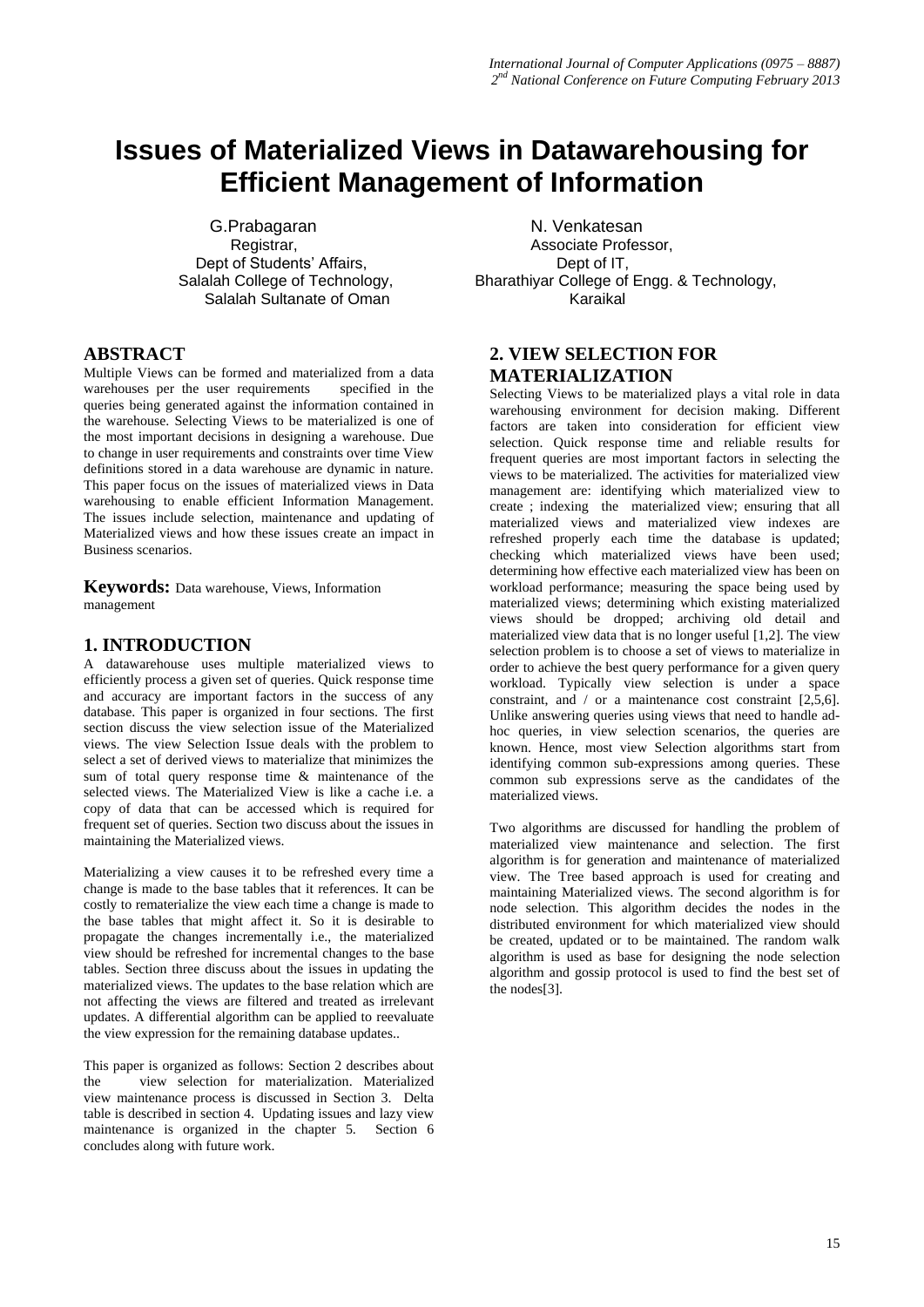

## **Figure1: Materialized View Selection Process**

#### **3. MATERIALIZED VIEW MAINTENANCE**

Materialized views improve the performance of query processing in terms of speed and response time. This can be achieved to larger extent by maintaining the materialized views. Two basic categories maintenance are analyzed one is eager maintenance and other is lazy maintenance. In the case of eager view maintenance updates in the base tables reflects eagerly in the views which leads to poor response time for updates. To address this situation some database systems also support deferred maintenance where maintenance of a view is delayed and takes place only when explicitly triggered by a user. This approach has the serious drawback that a query may see an out-of-date view and produce an incorrect result. A solution to the above mentioned eager and deferred view maintenance schemes are lazy view maintenance.

In lazy maintenance updates do not maintain views but just store away enough information so that affected views can be maintained later. Actual maintenance is done by low-priority jobs running when the system has free cycles available. If the system has enough free cycles and a view is maintained before it is needed by queries, neither updates nor queries pay for view maintenance. If a view is not up to date when needed by a query, it is transparently brought up to date before the query is allowed to access it. One of the advantage of lazy maintenance is it allows updates to complete faster so locks are released sooner. It reduces the frequency of lock contention, lock conflicts and transaction aborts. The updates that affect highly aggregated views are benefited by the lazy view maintenance because they tend to have higher rates of lock conflicts.



#### **3.1. Lazy View Maintenance System Design**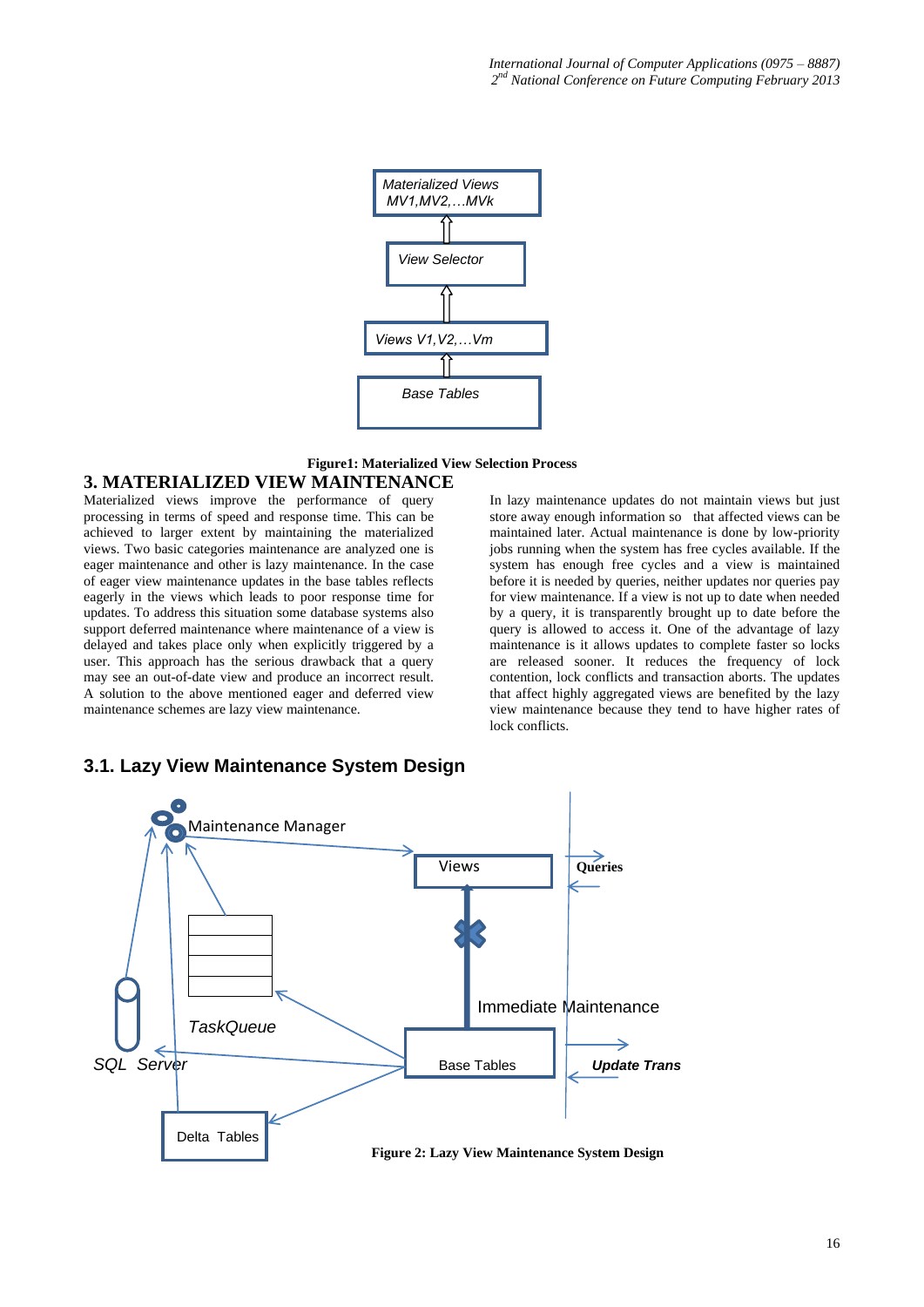## **4. USAGE OF DELTA TABLES**

Execution of SQL data manipulation statement like insert, delete, or update against a base table produces a stream of delta rows. The delta stream is then transformed into a split delta stream with an additional action column Action. Each delta row in the split delta stream encodes what change was made to a row of the target base table. The action column indicates if the delta row represents an insert, delete, or update of a row. In a split delta stream , an update is represented by two delta rows, one containing the old values with action "delete", the other containing the new values with action "insert". For each base table we create a corresponding delta table which stores the split delta stream for its base table. Rows in the delta table include two additional columns, the transaction sequence number TXSN and the statement sequence number STMTSN that indicate which transaction and statement produced the delta row. A delta table is clustered on columns TXSN, STMTSN, Action, plus the primary key columns of its base table. A maintenance task specifies which view needs to be maintained, the set of updated base tables, the transaction sequence number (TXSN) and the commit sequence number (CSN) of the originating transaction. Task status is used by the maintenance manager to schedule and track individual tasks.

### **4.1. MAINTENANCE MANAGER**

This component keeps track of active view maintenance tasks and what database versions and delta streams are needed. It is also responsible for constructing view maintenance jobs and scheduling them. To be able to quickly find all maintenance tasks for a given view, the manager maintains a hash table containing an entry for each materialized view with active maintenance tasks. Each entry has a linked list containing the maintenance tasks of the view. The list is sorted in an increasing order on commit sequence number.

#### **4.2. TASK TABLE**

Maintenance tasks are also stored persistently in a global view-maintenance task table. The table is used for recovery purposes only, not for normal processing. A maintenance task is added to this table as part of the transaction that generated it and deleted as part of the transaction that performs the maintenance.

# **5. UPDATION ISSUES DURING EAGER AND LAZY VIEW MAINTENANCE**

During update statement to a base table referenced by a number of materialized views Eager maintenance updates all materialized views that reference the base table immediately after the update statement. In the case of Lazy maintenance view maintenance is skipped. Instead, enough information is saved so the affected views can be updated later. The split Delta stream produced by the update statement is appended to the corresponding delta table.

Versioning is enabled so that when the update is applied to the base table, the old version of each modified row is stored in the version store. Multiple update statements together form an update transaction. The transaction internally maintains a log which keeps the status of table modification and the statement responsible for the modification. Each update statement reports its own information at the end of its execution. When the update transaction commits, maintenance tasks are

constructed based on the information reported during execution. One maintenance task is generated per affected materialized view. The tasks are then passed on to the maintenance manager and also written to the persistent task table. If the update transaction aborts, no information is saved and no maintenance tasks are constructed.

## **5.1. DECIDING FACTOR FOR EAGER AND LAZY VIEW MAINTENANCE**

Application is the major deciding factor for selecting eager or lazy view maintenance for a particular view. The other factors for the choice of maintenance strategy for a materialized view is as follows

- 1. The ratio of updates to queries and how soon queries follow after updates.
- 2. The number of rows affected by each update.<br>3. View maintenance cost
- View maintenance cost.

Eager Maintenance is suitable for materialized views whose base tables are seldom updated and the updates are likely to be followed immediately by queries. It is also suitable for views. Where the maintenance cost is relatively low. Lazy maintenance is suitable for views with more frequent small updates and whose maintenance costs are relatively high.

### **6. CONCLUSION**

This paper discussed about the need of materialized Views in Data warehousing environment. Various issues of materialized view in data warehousing environment is discussed. Selection of Materialized view is discussed. Materialized view maintenance issue is discussed by addressing the types of View maintenance. Various factors that supports for deciding optimal view maintenance schemes are discussed. The impact of update statement in View Maintenance is also addressed. This paper discussed on the issues of Materialized views in data warehousing environment for the Information management Community.

#### **REFERENCE:**

- [1] H. Gupta, "Selection of Views to Materialize in a Data Warehouse," Proceedings of ICDT, pp. 98-112, 1997
- [2] A.N.M. Bazlur Rashid and M. S. Islam ,"An Incremental View Materialization Approach in ORDBMS" International Conference on Recent Trends in Information, Telecommunication and Computing 2010
- [3] Mr.P.PKarde and Dr.V.M. Thakare "Selection of Materialized View Using Query Optimization In Database Management: An Efficient methodology<br>International Journal of Database Management International Journal of Database Sysems(IJDMS),Vol.2, No.4, November 2010 DOI: 10.5121/ijdms.2010.2410 116.
- [4] J.Goldstein and P.A.Larson.Optimizing queries using materialized views :A practical, scalable Solution. In Proceedings of SIGMOD Conference, 2001.
- [5] H. Gupta, "Selection of Views to Materialize in a Data Warehouse," Proceedings of ICDT, pp. 98-112, 1997.
- [6] H. Gupta and I.S. Mumick, "Selection of Views to Materialize under a Maintenance Cost Constraint," Proceedings of ICDT, pp. 453-473, 1999.
- [7] T.Griffin and L.Libkin.Incremental maintenance of views with duplicates. In Proceedings of